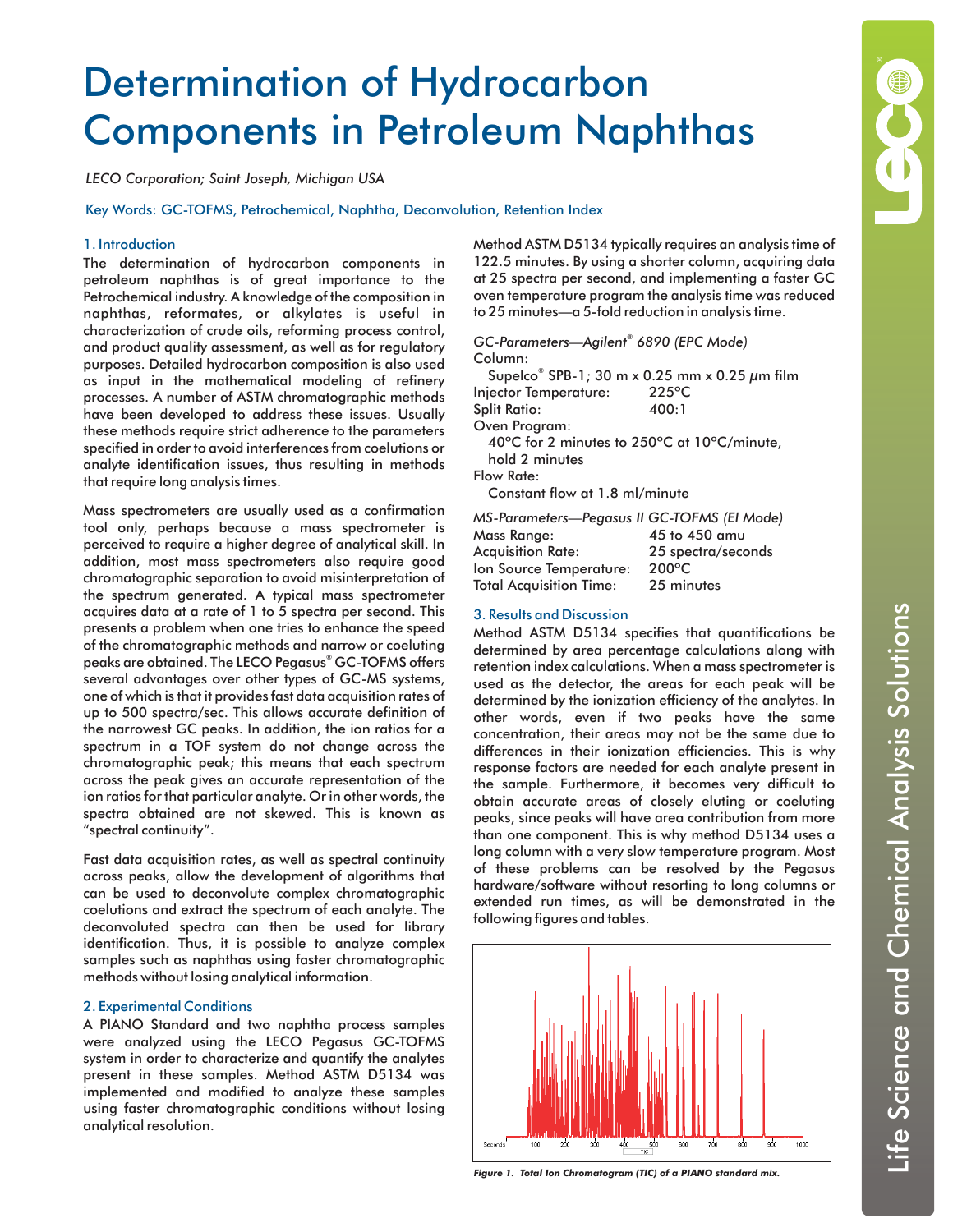Figure 1 shows the Total Ion Chromatogram (TIC) for a PIANO standard with known composition (139 components). A number of peaks in this sample were not fully resolved chromatographically. Figure 2 illustrates one coelution. Most mass spectrometers cannot deconvolute such a close coelution mainly because they have low acquisition rates.

A Time-of-Flight (TOF) mass spectrometer, on the other hand, allows fast acquisition rates. The LECO Pegasus can acquire data at speeds up to 500 full mass spectra per second. In addition, the ion ratios do not change across a peak; meaning that the spectrum across the peak gives an accurate representation of the ion ratios for that particular analyte.

Fast data acquisition rates, combined with spectral continuity across peaks, has allowed the development of algorithms that can be used to locate peaks (Peak Find) and deconvolute complex chromatographic coelutions to extract the spectrum of each analyte for easy library identification. This is illustrated in Figure 2 where the TIC only shows one peak, but the Peak Find algorithm finds two peaks and deconvolutes them to obtain library searchable spectra. By plotting "unique" masses, (m/z 91 and 69) it is evident that there are two peaks.



*Figure 2. Automatic Peak Find and deconvolution of coeluting peaks in a PIANO standard mix.*

One of the most difficult questions to answer is "What is the area contributed by each peak in the coelution"? The Pegasus software can answer this question by computing the area based on the spectral continuity of the peak. Since the ion ratios remain constant across a peak, it is possible to calculate accurate areas as illustrated in Figure 3.

This algorithm even works when coeluting peaks contain shared masses. This is illustrated in Figure 4 where m/z 134 is shared by the two coeluting analytes. The Deconvolution algorithm correctly calculates the contribution of the shared masses for each spectrum as shown in Figure 5.



*Figure 3. Calculated areas for coeluting peaks.*



*Figure 4. Deconvolution of coeluting peaks with shared masses (m/z 65, 91 and 134 are shared).*

By specifying a plot of mass 134, and deconvoluted mass 134 (d134), one can visually see the contribution of mass 134 to each of the peaks in the coelution. In the same manner, by specifying in the quantification masses a DTIC, one can obtain the area contribution of each coeluting peak. This same principle can be applied to the entire chromatogram so that total areas can be calculated for all peaks and thus obtain an area percentage calculation. Table 1 is a partial list of area percentage for the PIANO standard. Once an area percentage has been calculated, the results can be corrected by multiplying by a response factor to obtain weight percentage results.

Table 1.Partial Table of Area percentage and Weight **for PIANO Standard. percentage**

| Analyte                  | Type         | RT (sec) | Area        | Area % | Weight % |
|--------------------------|--------------|----------|-------------|--------|----------|
| 1-Butene, 3-methyl-      | Olefin       | 73.92    | 14.285.000  | 0.152  | 0.355    |
| Butane, 2-methyl- (CAS)  | Iso-Paraffin | 75.52    | 8.351.200   | 0.089  | 0.414    |
| 1-Pentene                | Olefin       | 76.96    | 23.348.000  | 0.249  | 0.755    |
| 1-Butene, 2-methyl-      | Olefin       | 77.68    | 14.241.000  | 0.152  | 0.264    |
| Pentane (CAS)            | Paraffin     | 78.28    | 10.627.000  | 0.113  | 1.785    |
| 1,3-Butadiene, 2-methyl- | Olefin       | 78.88    | 17.310.000  | 0.184  | 0.437    |
| 2-Pentene, (Z)-          | Olefin       | 79.16    | 13.372.000  | 0.142  | 0.362    |
| 2-Pentene, (E)-          | Olefin       | 80.20    | 16,757,000  | 0.178  | 0.330    |
| 1-Pentene, 4-methyl-     | Olefin       | 87.28    | 18.750.000  | 0.200  | 0.628    |
| Cyclopentane             | Naphthene    | 89.00    | 35.683.000  | 0.380  | 1.029    |
| Pentane, 2-methyl- (CAS) | Iso-Paraffin | 90.08    | 13,858,000  | 0.147  | 0.620    |
| Pentane, 3-methyl-       | Iso-Paraffin | 93.60    | 58.437.000  | 0.622  | 1.018    |
| 1-Hexene                 | Olefin       | 95.04    | 48.970.000  | 0.521  | 1.288    |
| Hexane                   | Paraffin     | 98.28    | 117.060.000 | 1.246  | 1.809    |
| 2-Hexene, (E)-           | Olefin       | 99.72    | 22,573,000  | 0.240  | 0.316    |
| 2-Pentene, 2-methyl-     | Olefin       | 100.44   | 34,964,000  | 0.372  | 0.620    |
| 2-Hexene, (Z)-           | Olefin       | 102.80   | 41.736.000  | 0.444  | 0.708    |
| Pentane, 2,2-dimethyl-   | Iso-Paraffin | 106.68   | 24.553.000  | 0.261  | 0.335    |
| Cyclopentane, methyl-    | Naphthene    | 107.68   | 50,922,000  | 0.542  | 0.687    |
| Pentane, 2,4-dimethyl-   | Iso-Paraffin | 109.00   | 35.760.000  | 0.381  | 0.699    |
| Butane, 2,2,3-trimethyl- | Iso-Paraffin | 111.36   | 54,777,000  | 0.583  | 0.742    |
| Benzene                  | Aromatic     | 117.68   | 131.640.000 | 1.401  | 1.645    |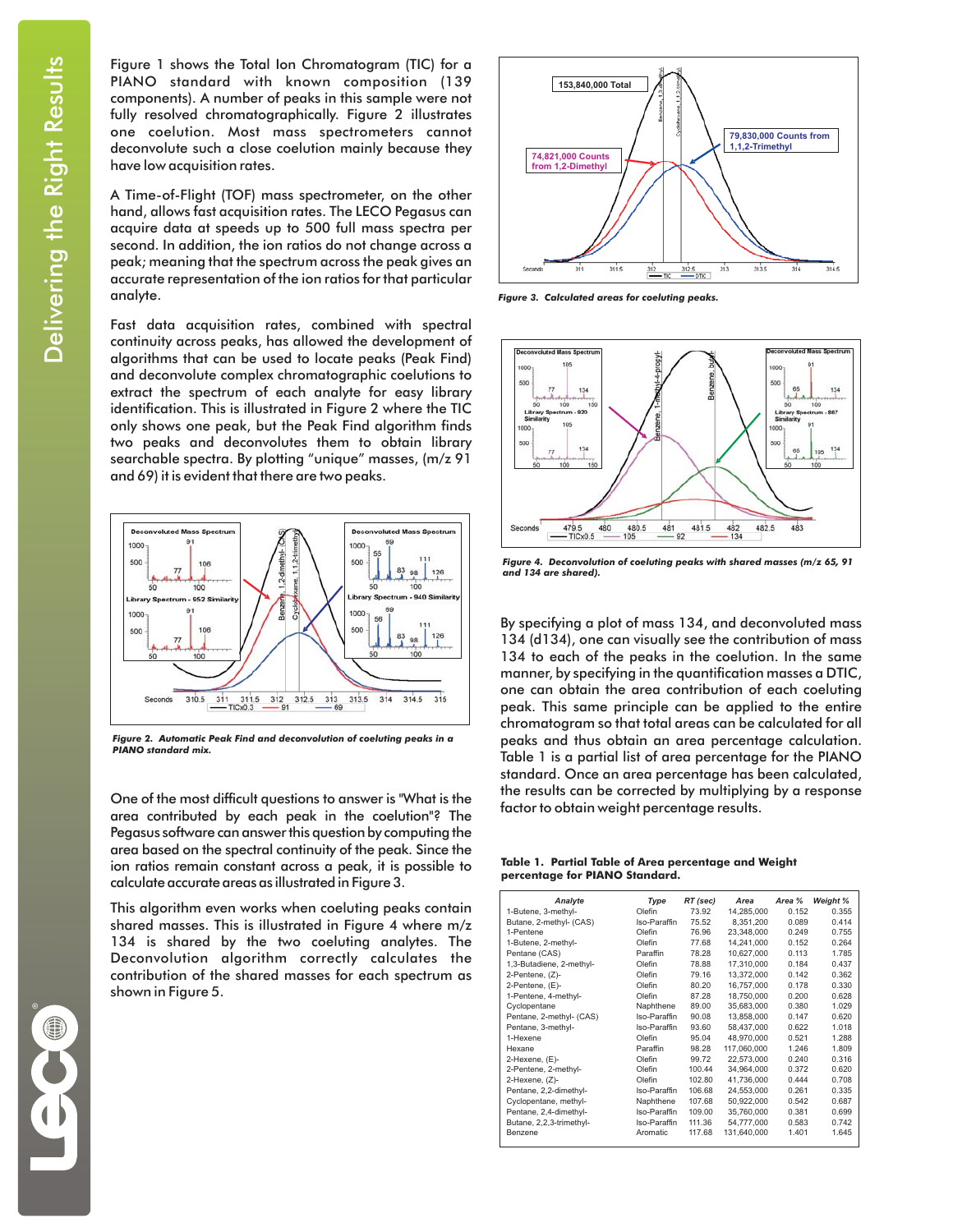

*Figure 5. Calculated areas for coeluting peaks with shared masses.*



*Figure 6. Chromatogram of a Naphtha Distillation Column Load process sample.*

Figure 6 shows the chromatogram of a Naphtha Distillation Column Load process sample. This sample was analyzed using the conditions listed earlier and processed automatically at a signal-to-noise (S/N) level of 200:1. This means that the Processing algorithm will ignore components below a S/N level of 200. The Peak Find and Deconvolution algorithms identified 170 components. Area percentage and Retention Index were also calculated. Table 2 shows the results for this sample.



*Figure 7. Chromatogram of a Naphtha Distillation Column Bottom process sample.*

Figure 7 shows the chromatogram of a Naphtha Distillation Column Bottom process sample. This sample was also processed at a S/N level of 200:1. The Peak Find and Deconvolution algorithms identified a total of 152 components.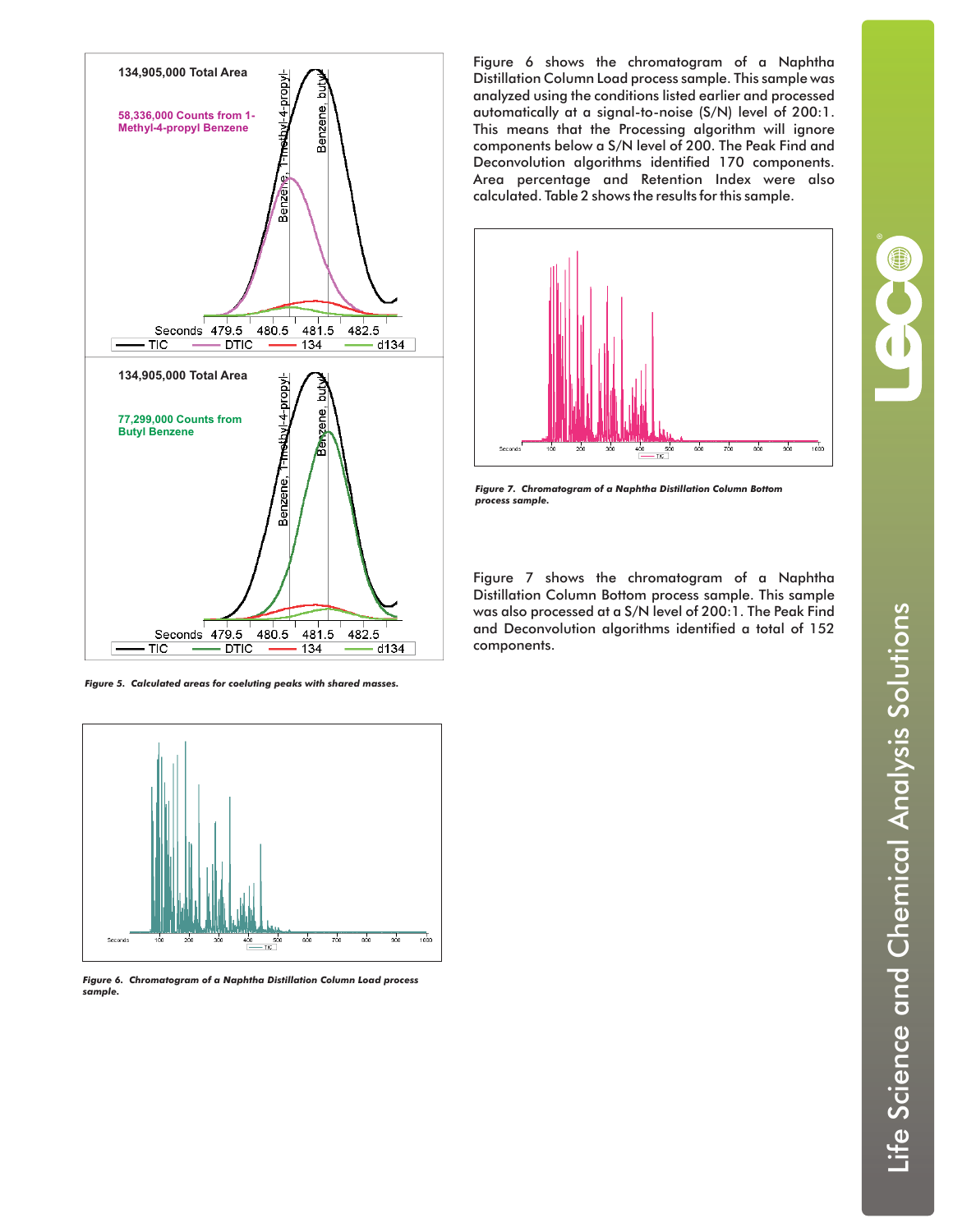#### **Table 2. Partial Table of Area percentage and Retention Index for Naphtha Distillation Column Load Process Sample.**

| Peak #<br>1    | <b>Name</b>                                 | R.T. (seconds)<br>70.866 | <b>Retention Index</b><br>552.68 | Area<br>3147500 | Area %<br>0.137 |
|----------------|---------------------------------------------|--------------------------|----------------------------------|-----------------|-----------------|
| $\overline{2}$ | 1-Butanol, 2-methyl-, (S)-                  | 70.966                   | 552.89                           |                 |                 |
| 3              | iso-Pentane<br>2-Buten-1-ol                 | 73.646                   | 558.47                           | 23682000        | 1.032<br>0.783  |
| $\overline{4}$ |                                             |                          |                                  | 17967000        |                 |
| 5              | Butane, 2,2-dimethyl-                       | 78.786                   | 569.17                           | 3758400         | 0.164           |
| 6              | Cyclopropane, methylmethylene-              | 81.886                   | 575.62                           | 246320          | 0.011           |
|                | Cyclopentane                                | 84.126                   | 580.29                           | 5596700         | 0.244           |
| 7              | 2,2-Dimethylbutane                          | 85.126                   | 582.37                           | 27361000        | 1.193           |
| 8              | 3-Methylpentane                             | 88.546                   | 589.49                           | 37074000        | 1.616           |
| 9              | Hexane                                      | 93.126                   | 599.02                           | 55229000        | 2.408           |
| 10             | 2,2-Dimethylpentane                         | 101.266                  | 615.96                           | 2930900         | 0.128           |
| 11             | Methylcyclopentane                          | 102.246                  | 618                              | 32080000        | 1.399           |
| 12             | 2,4-Dimethylpentane                         | 103.506                  | 620.63                           | 4841800         | 0.211           |
| 13             | Benzene                                     | 112.006                  | 638.32                           | 27612000        | 1.204           |
| 14             | 3,3-Dimethylpentane                         | 114.586                  | 643.69                           | 2926700         | 0.128           |
| 15             | Cyclohexane                                 | 116.446                  | 647.56                           | 25110000        | 1.095           |
| 16             | 2-Methylhexane                              | 120.886                  | 656.8                            | 21948000        | 0.957           |
| 17             | 2,3-Dimethylpentane                         | 121.866                  | 658.84                           | 19105000        | 0.833           |
| 18             | 1,1-Dimethylcyclopentane                    | 123.526                  | 662.3                            | 4229800         | 0.184           |
| 19             | 3-Methylhexane                              | 125.746                  | 666.92                           | 41389000        | 1.804           |
| 20             | cis-1,3-Dimethylcyclopentane                | 129.606                  | 674.96                           | 10183000        | 0.444           |
| 21             | trans-1,3-Dimethylcyclopentane              | 131.246                  | 678.37                           | 10283000        | 0.448           |
| 22             | 3-Ethylpentane                              | 131.926                  | 679.79                           | 3160400         | 0.138           |
| 23             | trans-1,2-Dimethylcyclopentane              | 132.886                  | 681.78                           | 20449000        | 0.891           |
| 24             | Pentane, 2,2,4-trimethyl-                   | 133.906                  | 683.91                           | 2372000         | 0.103           |
| 25             | Heptane                                     | 141.006                  | 698.69                           | 74839000        | 3.263           |
| 26             | Cyclopentane, 1,2-dimethyl-, cis-           | 154.586                  | 714.94                           | 6330000         | 0.276           |
| 27             | Methylcyclohexane                           | 154.866                  | 715.27                           | 58171000        | 2.536           |
| 28             | 1-Hexene, 3,5-dimethyl-                     | 157.246                  | 718.01                           | 6043500         | 0.263           |
| 29             | Ethylcyclopentane                           | 163.866                  | 725.65                           | 11722000        | 0.511           |
| 30             | 2,5-Dimethylhexane                          | 165.126                  | 727.1                            | 5667100         | 0.247           |
| 31             | Hexane, 2,4-dimethyl-                       | 166.626                  | 728.84                           | 8155500         | 0.356           |
| 32             | Cyclopentane, 1,2,4-trimethyl-, (1à,2á,4à)- | 170.966                  | 733.84                           | 9370900         | 0.409           |
| 33             | Hexane, 3,3-dimethyl-                       | 172.206                  | 735.27                           | 1168000         | 0.051           |
| 34             | Cyclopentane, 1,2,3-trimethyl-, (1à,2à,3á)- | 176.986                  | 740.79                           | 10708000        | 0.467           |
| 35             | Pentane, 2,3,4-trimethyl-                   | 179.446                  | 743.63                           | 2935600         | 0.128           |
| 36             | Toluene                                     | 182.386                  | 747.02                           | 107090000       | 4.668           |
| 37             | 2,3-Dimethylhexane                          | 189.266                  | 754.96                           | 8621700         | 0.376           |
| 38             | Pentane, 3-ethyl-2-methyl-                  | 190.126                  | 755.95                           | 6188100         | 0.270           |
| 39             | 2-Methylheptane                             | 194.826                  | 761.38                           | 38509000        | 1.679           |
| 40             | 4-Methylheptane                             | 196.126                  | 762.88                           | 14584000        | 0.636           |
| 41             | Hexane, 3,4-dimethyl-                       | 197.166                  | 764.08                           | 5570900         | 0.243           |
| 42             | Heptane, 3-methylene-                       | 199.426                  | 766.68                           | 596310          | 0.026           |
| 43             | 3-Methylheptane                             | 201.666                  | 769.27                           | 33775000        | 1.472           |
| 44             | cis-1,4-Dimethylcyclohexane                 | 202.306                  | 770.01                           | 23708000        | 1.034           |
| 45             | Unknown                                     | 202.666                  | 770.42                           | 5762000         | 0.251           |
| 46             | trans-1,4-Dimethylcyclohexane               | 204.106                  | 772.09                           | 9522200         | 0.415           |
| 47             | Cyclohexane, 1-ethyl-2-methyl-, cis-        | 209.146                  | 777.9                            | 3828200         | 0.167           |
| 48             | Cyclopentane, 1-ethyl-3-methyl-, cis-       | 212.686                  | 781.99                           | 8080300         | 0.352           |
| 49             | 1-Ethyl-1-methylcyclopentane                | 216.006                  | 785.82                           | 19949000        | 0.870           |
| 50             | trans-1,2-Dimethylcyclohexane               | 220.486                  | 790.99                           | 12077000        | 0.526           |

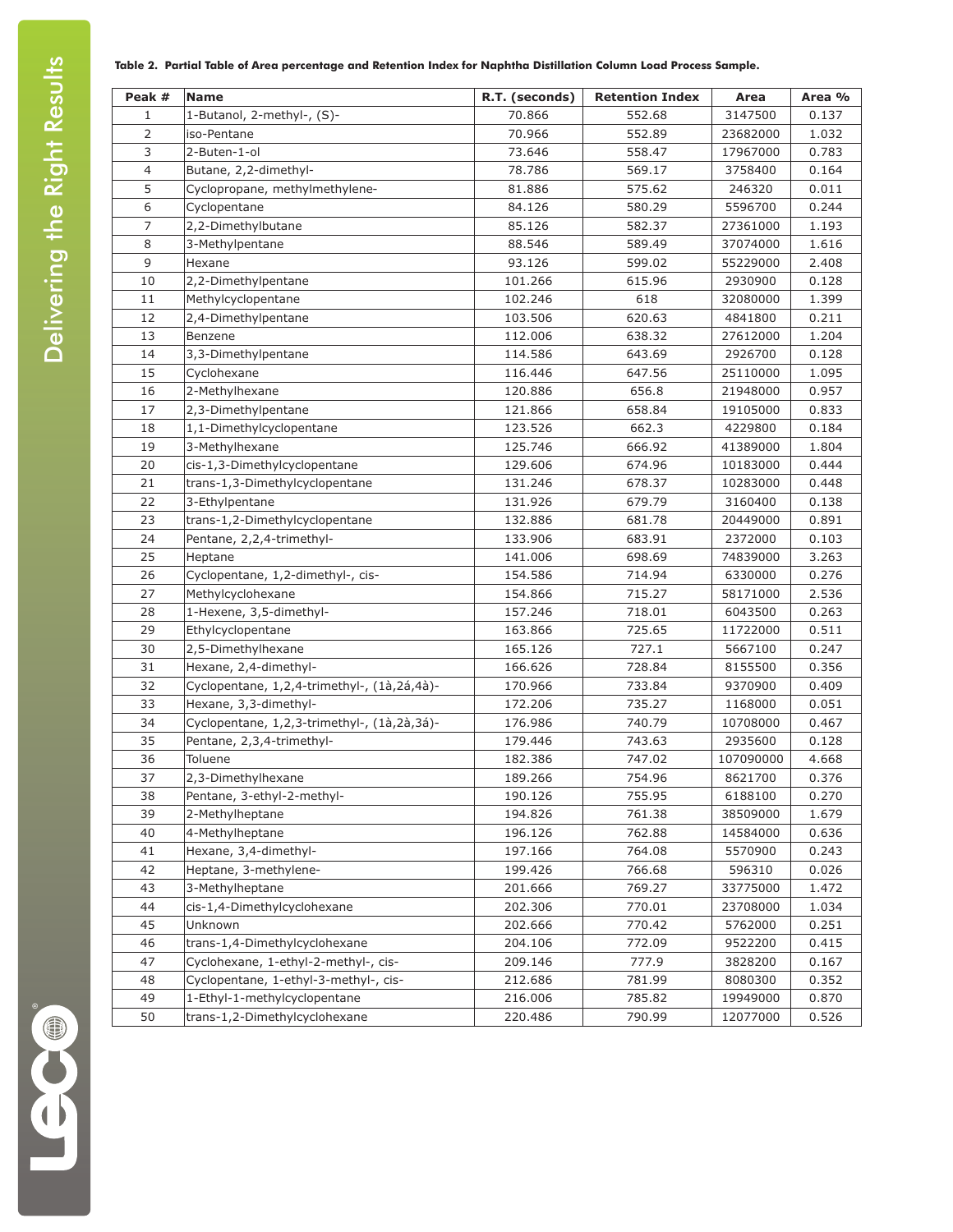| Table 3.  Partial Table of Area percentage and Retention Index for Naphtha Distillation Column Bottom Process Sample. |  |
|-----------------------------------------------------------------------------------------------------------------------|--|
|                                                                                                                       |  |

| Peak #         | <b>Name</b>                                 | R.T. (seconds) | <b>Retention Index</b> | Area          | Area % |
|----------------|---------------------------------------------|----------------|------------------------|---------------|--------|
| $\mathbf{1}$   | iso-Pentane                                 | 71.281         | 553.55                 | 538070.000    | 0.023  |
| 2              | Butane, 2-methyl-                           | 73.961         | 559.13                 | 469420.000    | 0.020  |
| 3              | 4-Methyl-1-pentene                          | 82.201         | 576.28                 | 507090.000    | 0.021  |
| $\overline{4}$ | 2,2-Dimethylbutane                          | 85.481         | 583.11                 | 11105000.000  | 0.468  |
| 5              | 3-Methylpentane                             | 88.881         | 590.18                 | 34694000.000  | 1.461  |
| 6              | Hexane                                      | 93.461         | 599.72                 | 79313000.000  | 3.340  |
| $\overline{7}$ | 2,2-Dimethylpentane                         | 101.621        | 616.7                  | 2818300.000   | 0.119  |
| 8              | Methylcyclopentane                          | 102.581        | 618.7                  | 50061000.000  | 2.108  |
| 9              | 2,4-Dimethylpentane                         | 103.901        | 621.45                 | 6966300.000   | 0.293  |
| 10             | 2,2,3-Trimethylbutane                       | 106.221        | 626.28                 | 514300.000    | 0.022  |
| 11             | Benzene                                     | 112.321        | 638.98                 | 44367000.000  | 1.869  |
| 12             | 3,3-Dimethylpentane                         | 114.961        | 644.47                 | 1806500.000   | 0.076  |
| 13             | Cyclohexane                                 | 116.761        | 648.22                 | 50732000.000  | 2.137  |
| 14             | 2-Methylhexane                              | 121.261        | 657.59                 | 30828000.000  | 1.298  |
| 15             | 2,3-Dimethylpentane                         | 122.221        | 659.58                 | 27078000.000  | 1.140  |
| 16             | 1,1-Dimethylcyclopentane                    | 123.881        | 663.04                 | 9241900.000   | 0.389  |
| 17             | 3-Methylhexane                              | 126.101        | 667.66                 | 54972000.000  | 2.315  |
| 18             | cis-1,3-Dimethylcyclopentane                | 129.941        | 675.65                 | 16292000.000  | 0.686  |
| 19             | trans-1,3-Dimethylcyclopentane              | 131.601        | 679.11                 | 15729000.000  | 0.662  |
| 20             | 3-Ethylpentane                              | 132.281        | 680.52                 | 3924100.000   | 0.165  |
| 21             | trans-1,2-Dimethylcyclopentane              | 133.221        | 682.48                 | 31891000.000  | 1.343  |
| 22             | Heptane                                     | 141.401        | 699.51                 | 91772000.000  | 3.865  |
| 23             | Unknown                                     | 154.881        | 715.28                 | 10126000.000  | 0.426  |
| 24             | Methylcyclohexane                           | 155.201        | 715.65                 | 84052000.000  | 3.540  |
| 25             | Cyclopentane, 1,1,3-trimethyl-              | 157.741        | 718.58                 | 7621300.000   | 0.321  |
| 26             | Ethylcyclopentane                           | 164.221        | 726.06                 | 18094000.000  | 0.762  |
| 27             | 2,5-Dimethylhexane                          | 165.501        | 727.54                 | 6018100.000   | 0.253  |
| 28             | 2,4-Dimethylhexane                          | 167.001        | 729.27                 | 9645000.000   | 0.406  |
| 29             | Cyclopentane, 1,2,4-trimethyl-, (1à,2á,4à)- | 171.321        | 734.25                 | 12449000.000  | 0.524  |
| 30             | Hexane, 3,3-dimethyl-                       | 172.581        | 735.71                 | 2353400.000   | 0.099  |
| 31             | Cyclopentane, 1,2,3-trimethyl-, (1à,2à,3á)- | 177.321        | 741.18                 | 13368000.000  | 0.563  |
| 32             | Heptane, 3,3,4-trimethyl-                   | 179.801        | 744.04                 | 3330700.000   | 0.140  |
| 33             | Toluene                                     | 182.721        | 747.41                 | 129800000.000 | 5.467  |
| 34             | 2,3-Dimethylhexane                          | 189.601        | 755.35                 | 10109000.000  | 0.426  |
| 35             | Hexane, 2,3,4-trimethyl-                    | 190.501        | 756.39                 | 6611500.000   | 0.278  |
| 36             | 2-Methylheptane                             | 195.181        | 761.79                 | 40207000.000  | 1.693  |
| 37             | 4-Methylheptane                             | 196.461        | 763.26                 | 16649000.000  | 0.701  |
| 38             | Heptane, 3-methyl-                          | 197.601        | 764.58                 | 4957800.000   | 0.209  |
| 39             | Heptane, 3-methylene-                       | 199.761        | 767.07                 | 1103000.000   | 0.046  |
| 40             | 3-Methylheptane                             | 202.061        | 769.73                 | 38490000.000  | 1.621  |
| 41             | trans-1,4-Dimethylcyclohexane               | 202.641        | 770.39                 | 31339000.000  | 1.320  |
| 42             | Cyclohexane, 1,4-dimethyl-, cis-            | 204.421        | 772.45                 | 11168000.000  | 0.470  |
| 43             | Cyclohexane, 1,1-dimethyl-                  | 209.501        | 778.31                 | 4729100.000   | 0.199  |
| 44             | 1-Octene                                    | 213.041        | 782.4                  | 8606800.000   | 0.362  |
| 45             | 1-Ethyl-1-methylcyclopentane                | 216.361        | 786.23                 | 20618000.000  | 0.868  |
| 46             | Unknown                                     | 218.241        | 788.4                  | 946680.000    | 0.040  |
| 47             | trans-1,2-Dimethylcyclohexane               | 220.861        | 791.42                 | 14140000.000  | 0.596  |
| 48             | Octane                                      | 228.001        | 799.66                 | 96996000.000  | 4.085  |
| 49             | Isopropylcyclopentane                       | 234.701        | 806.06                 | 2878200.000   | 0.121  |
| 50             | cis-1-Methyl-2-ethylcyclopentane            | 245.161        | 815.95                 | 2678600.000   | 0.113  |